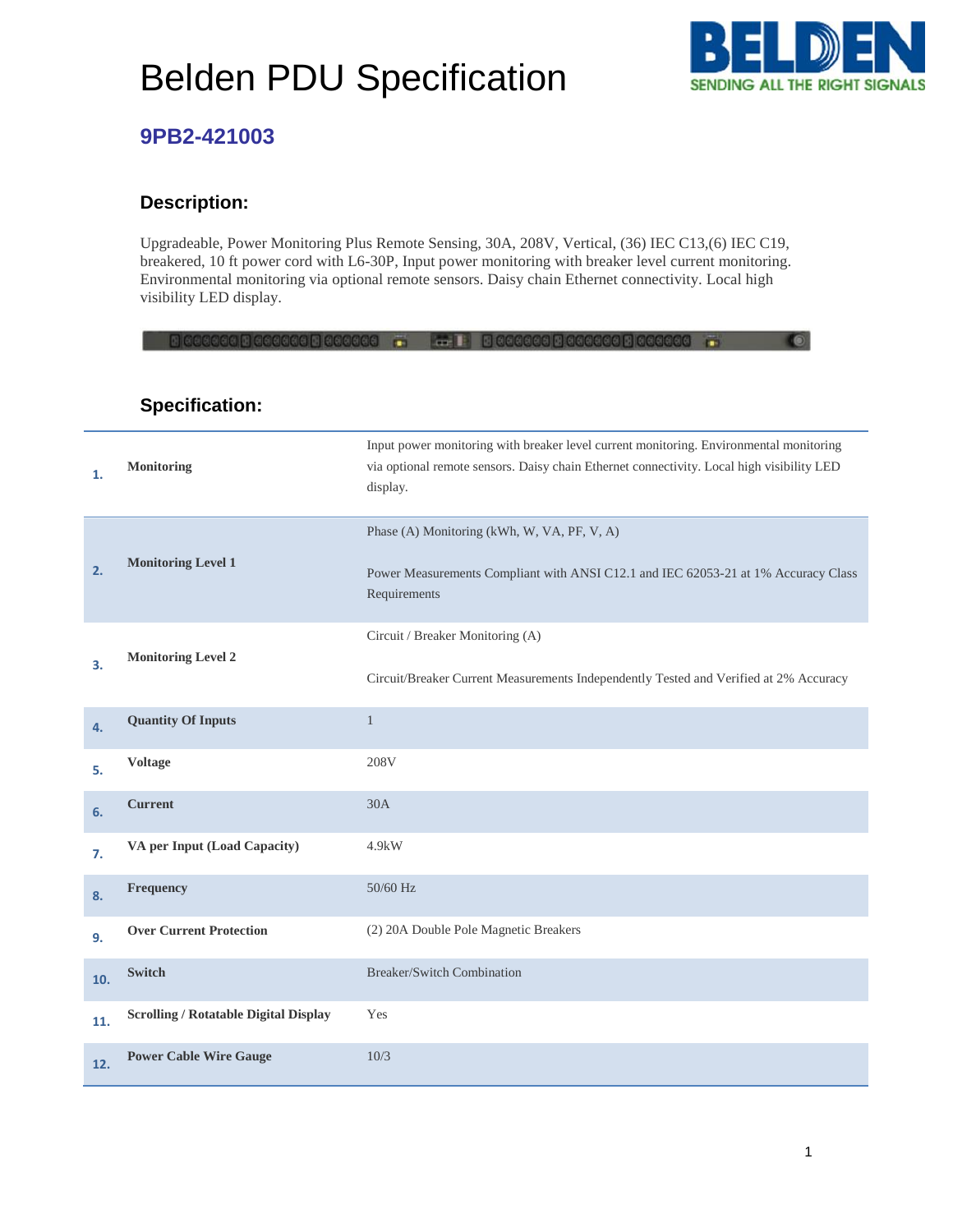# Belden PDU Specification



### **9PB2-421003**

| 13. | <b>Power Cable Length</b>                                            | 10ft                                                                                          |
|-----|----------------------------------------------------------------------|-----------------------------------------------------------------------------------------------|
| 14. | <b>Power Entry Location</b>                                          | <b>Bottom Front</b>                                                                           |
| 15. | <b>Plug Type</b>                                                     | NEMA L6-30P Twistlock                                                                         |
| 16. | <b>Combined Total Receptacle/Socket</b><br>Quantity                  | 42                                                                                            |
| 17. | Receptacle/Socket Type #1                                            | IEC C13                                                                                       |
| 18. | Quantity on Face #1                                                  | 36                                                                                            |
| 19. | <b>Quantity per Breaker #1</b>                                       | 18                                                                                            |
| 20. | Style #1                                                             | Banks of 6                                                                                    |
| 21. | Voltage per Receptacle/Socket #1                                     | 208V                                                                                          |
| 22. | <b>Receptacle/Socket Type #2</b>                                     | IEC C19                                                                                       |
| 23. | Quantity on Face #2                                                  | 6                                                                                             |
| 24. | <b>Quantity per Breaker #2</b>                                       | $\mathfrak{Z}$                                                                                |
| 25. | Style #2                                                             | Individual                                                                                    |
| 26. | Voltage per Receptacle/Socket #2                                     | 208V                                                                                          |
| 27. | <b>Internal RMS Voltage Sensor</b>                                   | Yes                                                                                           |
| 28. | <b>Internal RMS Current Sensor</b>                                   | Yes                                                                                           |
| 29. | <b>Network Connection</b>                                            | Dual 10/100Mbps Ethernet                                                                      |
| 30. | <b>Network Protocols Supported and</b><br><b>Data Access Formats</b> | HTTP, SMTP, SMTPS (SSL), ICMP, DHCP, IPv4, IPv6, Syslog, SNMP v1/v2c/v3, JSON,<br><b>RSTP</b> |
| 31. | <b>IP Reset Button</b>                                               | Yes                                                                                           |
| 32. | <b>Hard Reboot Button</b>                                            | Yes                                                                                           |
| 33. | <b>Remote Sensor RJ Connection Jacks</b>                             | $\mathbf{1}$                                                                                  |